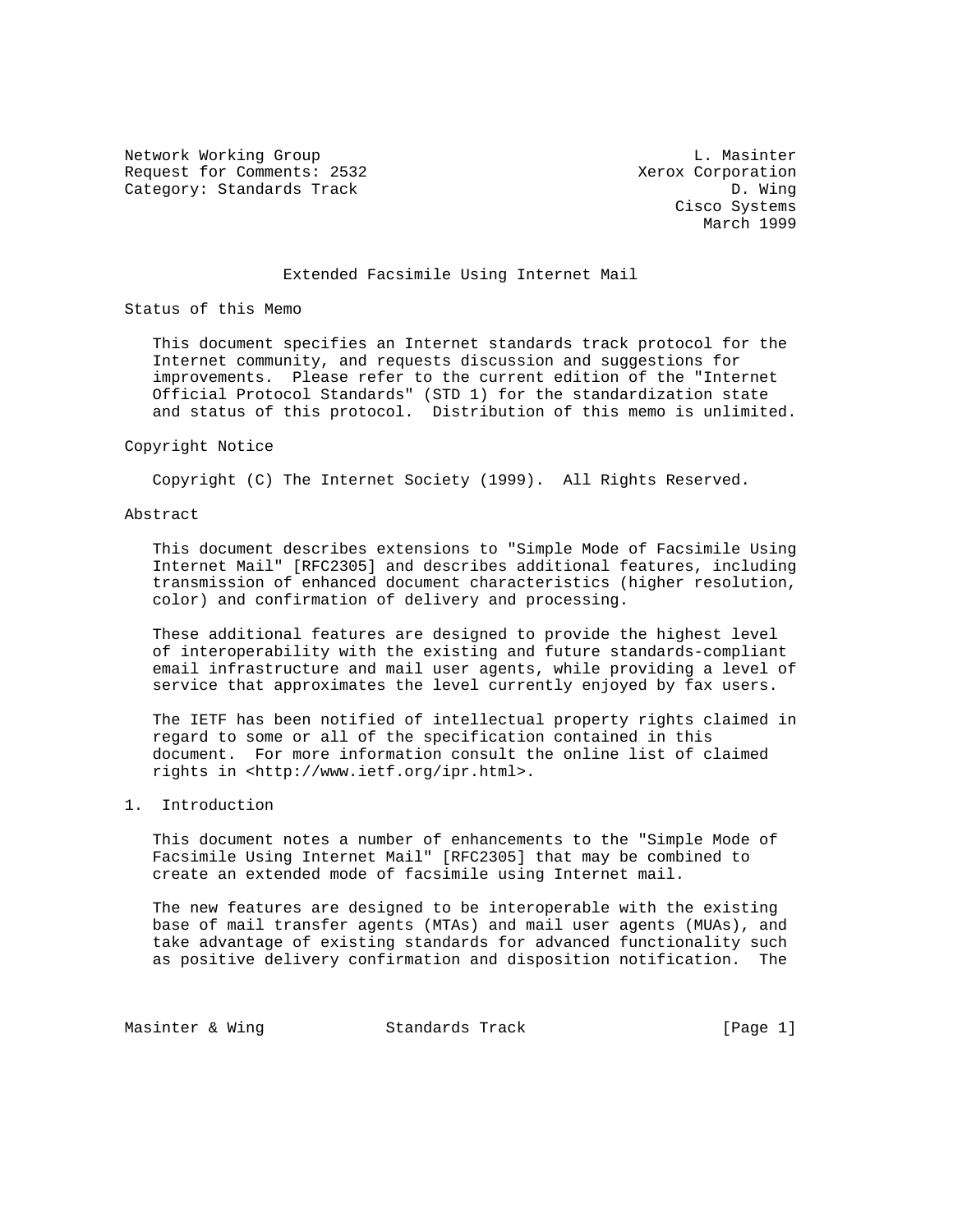enhancements described in this document utilize the messaging infrastructure, where possible, instead of creating fax-specific features which are unlikely to be implemented in non-fax messaging software.

This document standardizes the following two features.

- \* Delivery confirmation (Section 2) (required)
- \* Additional document features (Section 3) (optional)

 These features are fully described in another document titled "Terminology and Goals for Internet Fax" [RFC2542].

# 1.1. Definition of Terms

 The term "processing" indicates the action of rendering or transmitting the contents of the message to a printer, display device, or fax machine.

 The term "processing confirmation" is an indication by the recipient of a message that it is able to process the contents of that message.

 The term "recipient" indicates the device which performs the processing function. For example, a recipient could be implemented as a traditional Mail User Agent on a PC, a standalone device which retrieves mail using POP3 or IMAP, an SMTP server which prints incoming messages (similar to an LPR server).

 The key words "MUST", "MUST NOT", "REQUIRED", "SHALL", "SHALL NOT", "SHOULD", SHOULD NOT", "RECOMMENDED", "MAY", and "OPTIONAL" in this document are to be interpreted as described in [RFC2119].

## 1.2. GSTN Fax Gateways ("onramp"/"offramp")

 The behavior of gateways from GSTN fax to SMTP ("onramps") and from SMTP to GSTN fax ("offramps") are not described in this document. However, such gateways SHOULD have the behavior characteristics of senders and recipients as described in this document.

# 2. Delivery and Processing Confirmation

 In traditional GSTN-based realtime facsimile, the receiving terminal acknowledges successful receipt and processing of every page [T.30].

 In Internet Mail, the operations of Delivery (to the mailbox) and Disposition (to paper or a screen) may be separated in time (due to store and forwarding of messages) and location (due to separation of delivery agent (MTA) and user agent (MUA)). The confirmation of

Masinter & Wing **Standards Track** [Page 2]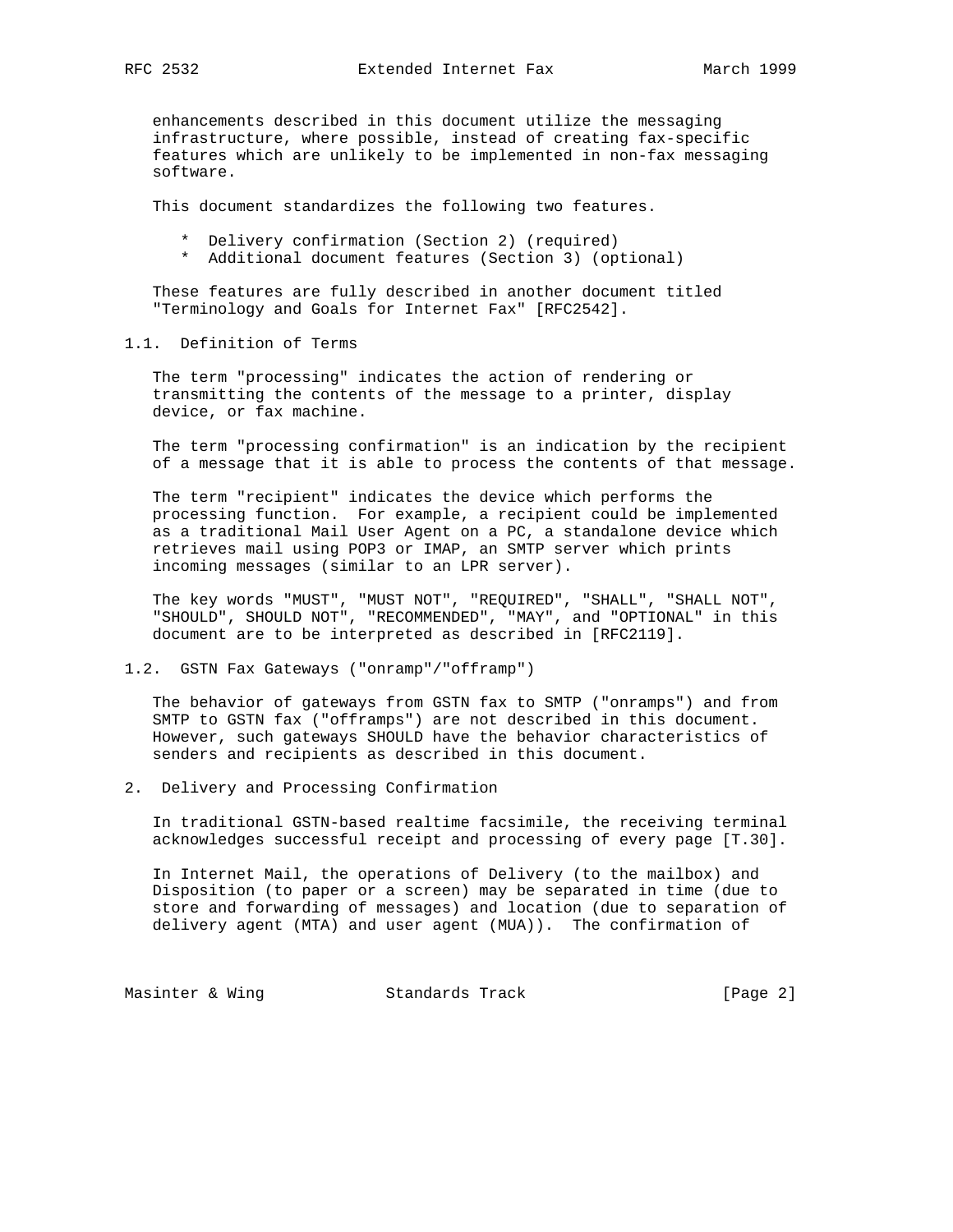these two operations are supplied by two different standards-track mechanisms: Delivery Status Notifications (DSN) [RFC1891, RFC1894] and Message Disposition Notifications (MDN) [RFC2298], respectively.

 This section defines requirements for devices or services that are to be considered compliant with this document.

#### 2.1. Sender Requirements

 Because delivery failure may occur (over disk quota, user no longer exists, malconfigured mailer), a delivery failure message (in the format described by [RFC1894] or otherwise) may be sent to the envelope-from address specified by the sender. Thus, the envelope from address supplied by the sender MUST be able to properly handle such delivery failure messages.

2.1.1. Delivery Confirmation

 If the sender desires delivery confirmation, the sender MUST request Delivery Status Notification by including the the esmtp-keyword NOTIFY with the esmtp-value SUCCESS (section 5.1 of [RFC1891]).

2.1.2. Processing Confirmation

 If the sender desires processing confirmation, the sender MUST request Message Disposition Notification ([RFC2298] section 2) when sending the message itself.

 Because a recipient may silently ignore a request for an MDN (section 2.1 of [RFC2298]) at any time:

- \* MDNs MUST NOT be used for delivery confirmation, but are only useful for disposition ("processing") notification.
- \* the sender MUST NOT assume the recipient will respond to an MDN request in a subsequent message, even if the recipient has done so in the past.

 The address provided by the sender on the Disposition-Notification-To field MUST be able to receive Message Disposition Notifications messages [RFC2298] and SHOULD be able to receive messages that are not in the Message Disposition Notification format (due to the existence of legacy systems that generate non-RFC2298-compliant responses to the Disposition-Notification-To field). The Disposition-Notification-To address and the envelope-from address SHOULD match to allow automated responses to MDN requests (section 2.1 of [RFC2298]).

Masinter & Wing Standards Track [Page 3]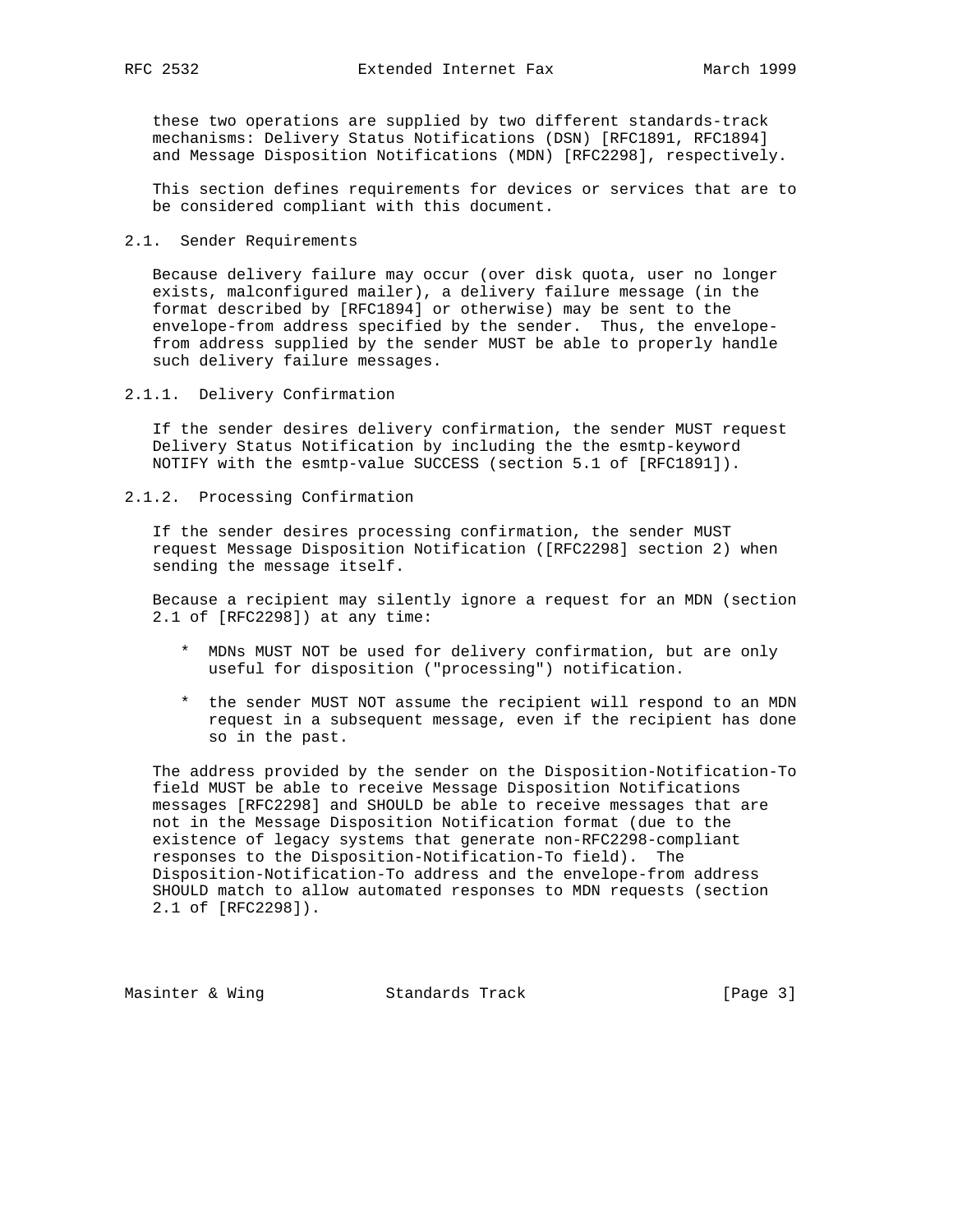## 2.2. Recipient Requirements

 Recipients SHOULD implement Message Disposition Notifications [RFC2298] and SHOULD indicate supported media features in DSN and MDN messages per [RFC2530].

 If the recipient is an SMTP server, it behaves as part of the receiver infrastructure and is therefore subject to the "Receiver Infrastructure" requirements of this document.

See also "Recipient Recommendations" in section 5.

# 2.2.1. MDN Recipient Requirements

 Recipients MUST be configurable to silently ignore a request for an MDN (section 2.1 of [RFC2298]).

 If the recipient is an automated message processing system which is not associated with a person, the device MAY be configurable to always respond to MDN requests, but in all cases MUST be configurable to never generate MDNs.

 A recipient MUST NOT generate an unsolicited MDN to indicate successful processing. A recipient MAY generate an unsolicited MDN (sent to the envelope-from (Return-Path:) address) to indicate processing failure, but subject to the [RFC2298] requirement that it MUST always be possible for an operator to disable unsolicited MDN generation.

2.2.2. Recipients Using Mailbox Access Protocols

 A recipient using POP3 [RFC1939] or IMAP4 [RFC2060] to retrieve its mail MUST NOT generate a Delivery Status Notification message [RFC1894] because such a notification, if it was requested, would have already been issued by the MTA on delivery to the POP3 or IMAP4 message store.

 The recipient MUST NOT use the RFC822 "To:" fields, "Cc:" fields, "Bcc:" fields, or any other fields containing header recipient information to determine the ultimate destination mailbox or addressee, and SHOULD NOT use other RFC822 or MIME fields for making such determinations.

Masinter & Wing Standards Track [Page 4]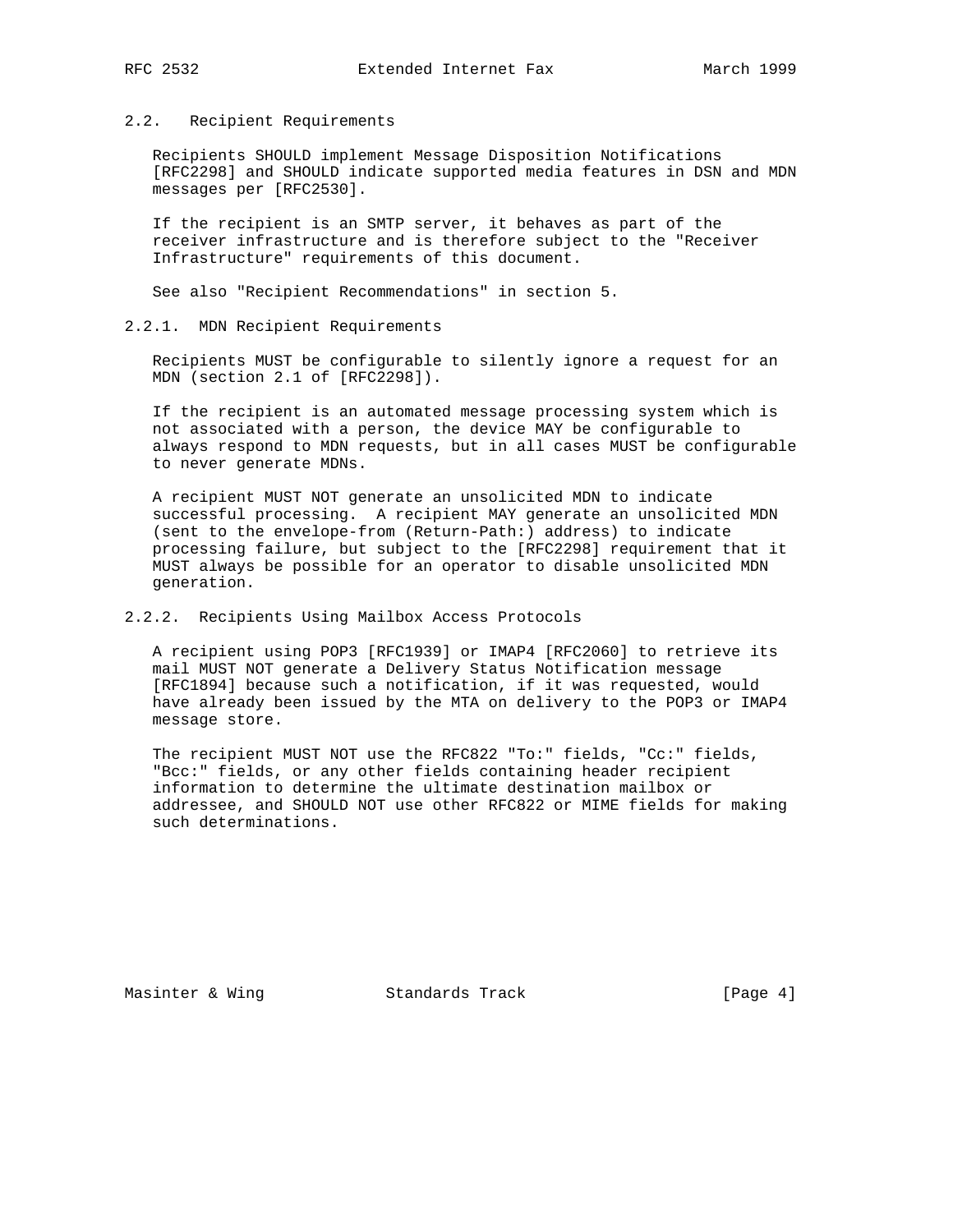#### 2.3. Messaging Infrastructure Requirements

 This section explains the requirements of the SMTP messaging infrastructure used by the sender and receiver. This infrastructure is commonly provided by the ISP or a company's internal mailers but can actually be provided by another organization with appropriate service contracts.

# 2.3.1. Sender Infrastructure

 Support for DSN [RFC1891] MUST be provided by the mail submission server [RFC2476] used by the sender and MUST be provided up to the mailer responsible for communicating with external (Internet) mailers.

Also see section 5.1 of this document.

# 2.3.2. Receiver Infrastructure

 Support for DSN [RFC1891] MUST be provided by the external (Internet-accessible) mailer, and MUST be provided by each mailer between the external mailer and the recipient. If the recipient is implemented as an SMTP server it MUST also support DSN [RFC1891].

# 3. Additional Document Capabilities

 Section 4 of "A Simple Mode of Facsimile Using Internet Mail" [RFC2305] allows sending only the minimum subset of TIFF for Facsimile "unless the sender has prior knowledge of other TIFF fields or values supported by the recipient."

 A recipient MAY support any or all (or any combination) of the TIFF profiles defined in RFC 2301, in addition to profile S. A recipient which supports additional profiles SHOULD indicate this support as per section 3.2 or 3.3 of this document. As a consequence, a sender MAY use those additional TIFF profiles when sending to a recipient with the corresponding capabilities.

 A sender SHOULD be able to recognize and process the feature tags as defined in [RFC2531] when reviewing the capabilities presented by a potential recipient. The capability matching rules indicated there (by reference to [RFC2533]) allow for the introduction of new features that may be unrecognized by older implementations.

 A sender MAY send a message containing both the minimum subset of TIFF for Facsimile (as specified in [RFC2305]) and a higher quality TIFF using multipart/alternative.

Masinter & Wing Standards Track [Page 5]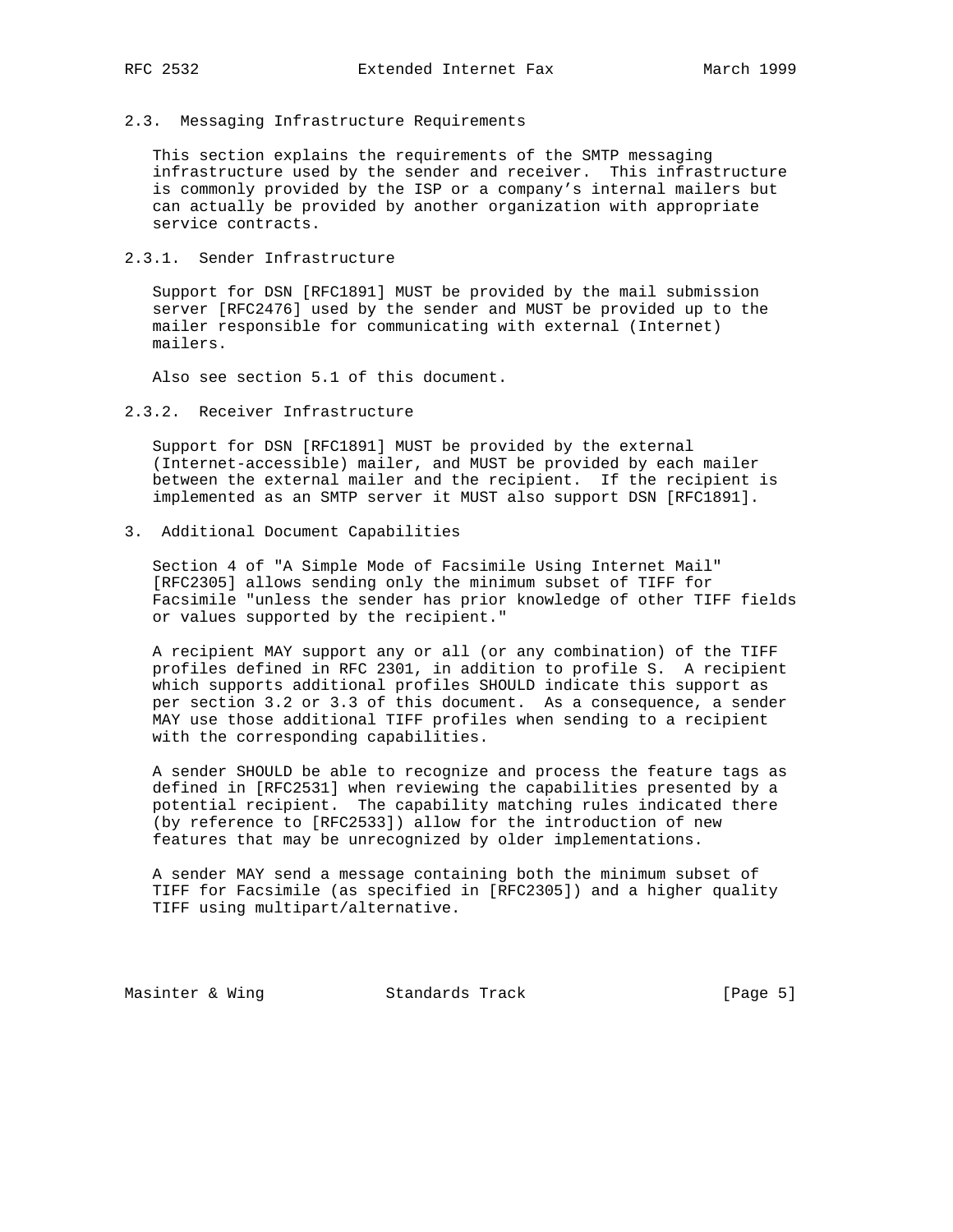Three methods for the sender to acquire such knowledge are described:

- 1. Sender manual configuration
- 2. Capabilities in Directory
- 3. Capabilities returned in MDN or DSN

Method (3) SHOULD be used.

 An implementation may cache capabilities locally and lose synchronization with the recipient's actual capabilities. A mechanism SHOULD be provided to allow the sender to override the locally-stored cache of capabilities. Also note section 4.1 of this document.

3.1. Sender Manual Configuration

 One way a sender can send a document which exceeds the minimum subset allowed by [RFC2305] is for the user controlling the sender to manually override the default settings, usually on a per-recipient basis. For example, during transmission a user could indicate the recipient is capable of receiving high resolution images or color images.

 While awkward and not automatic, this mechanism reflects the current state of deployment of configuration for extended capabilities to ordinary Internet email users.

3.2. Capabilities in Directory

 A future direction for enhanced document features is to create a directory structure of recipient capabilities, deployed, for example, through LDAP or DNS. The directory would provide a mechanism by which a sender could determine a recipient's capabilities before message construction or transmission, using a directory lookup. Such mechanisms are not defined in this document.

 There is active investigation within the IETF to develop a solution to this problem, which would resolve a wide range of issues with store-and-forward messaging.

3.3. Capabilities Returned in MDN or DSN

 As outlined in section 2 of this document, a sender may request a positive DSN or an MDN.

Masinter & Wing **Standards Track** [Page 6]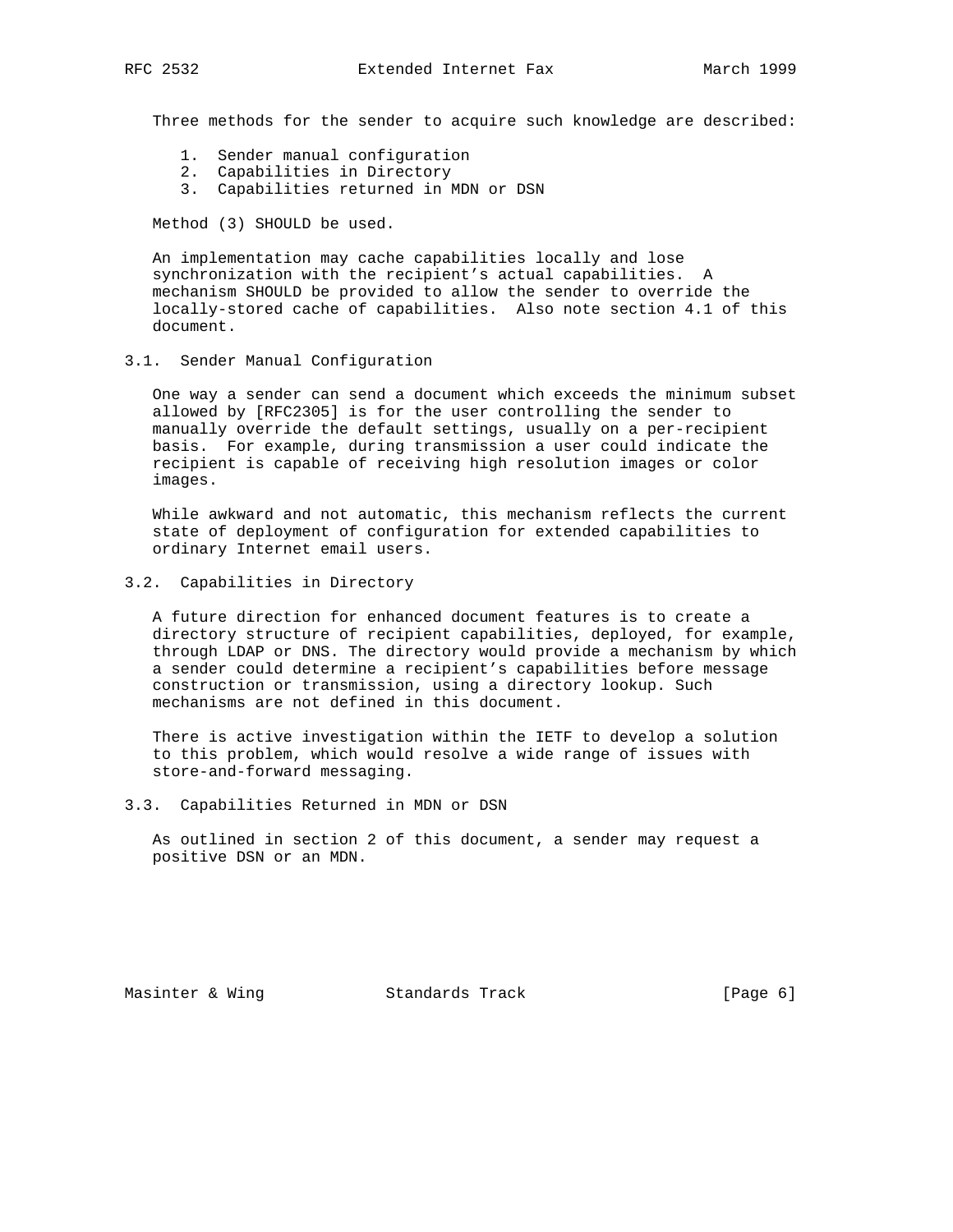If the recipient implements [RFC2530], the DSN or MDN that is returned can contain information describing the recipient's capabilities. The sender can use this information for subsequent communications with that recipient.

 The advantage of this approach is that additional infrastructure is not required (unlike section 3.2), and the information is acquired automatically (unlike section 3.1).

# 3.3.1. Restrictions and Recommendations

 A sender MUST NOT send a message with no processable content to attempt to elicit an MDN/DSN capability response. Doing so with a message with no processable content (such as a message containing only a request for capabilities or a blank message) will confuse a recipient not already designed to understand the semantics of such a message.

 A recipient SHOULD indicate the profiles and features supported, even if the recipient supports only Tiff Profile S (the minimum set for fax as defined by [RFC2305]) [RFC2531]. This allows a sender to determine that the recipient is compliant with this Extended Facsimile Using Internet Mail specification.

4. Security Considerations

 As this document is an extension of [RFC2305], the Security Considerations section of [RFC2305] applies to this document.

 The following additional security considerations are introduced by the new features described in this document.

4.1. Inaccurate Capabilities Information

 Inaccurate capability information (section 3) could cause a denial of service. The capability information could be inaccurate due to many reasons, including compromised or improperly configured directory server, improper manual configuration of sender, compromised DNS, or spoofed MDN. If a sender is using cached capability information, there SHOULD be a mechanism to allow the cached information to be ignored or overridden if necessary.

4.2. Forged MDNs or DSNs

 Forged DSNs or MDNs, as described in [RFC1892, RFC1894, RFC2298] can provide incorrect information to a sender.

Masinter & Wing Standards Track [Page 7]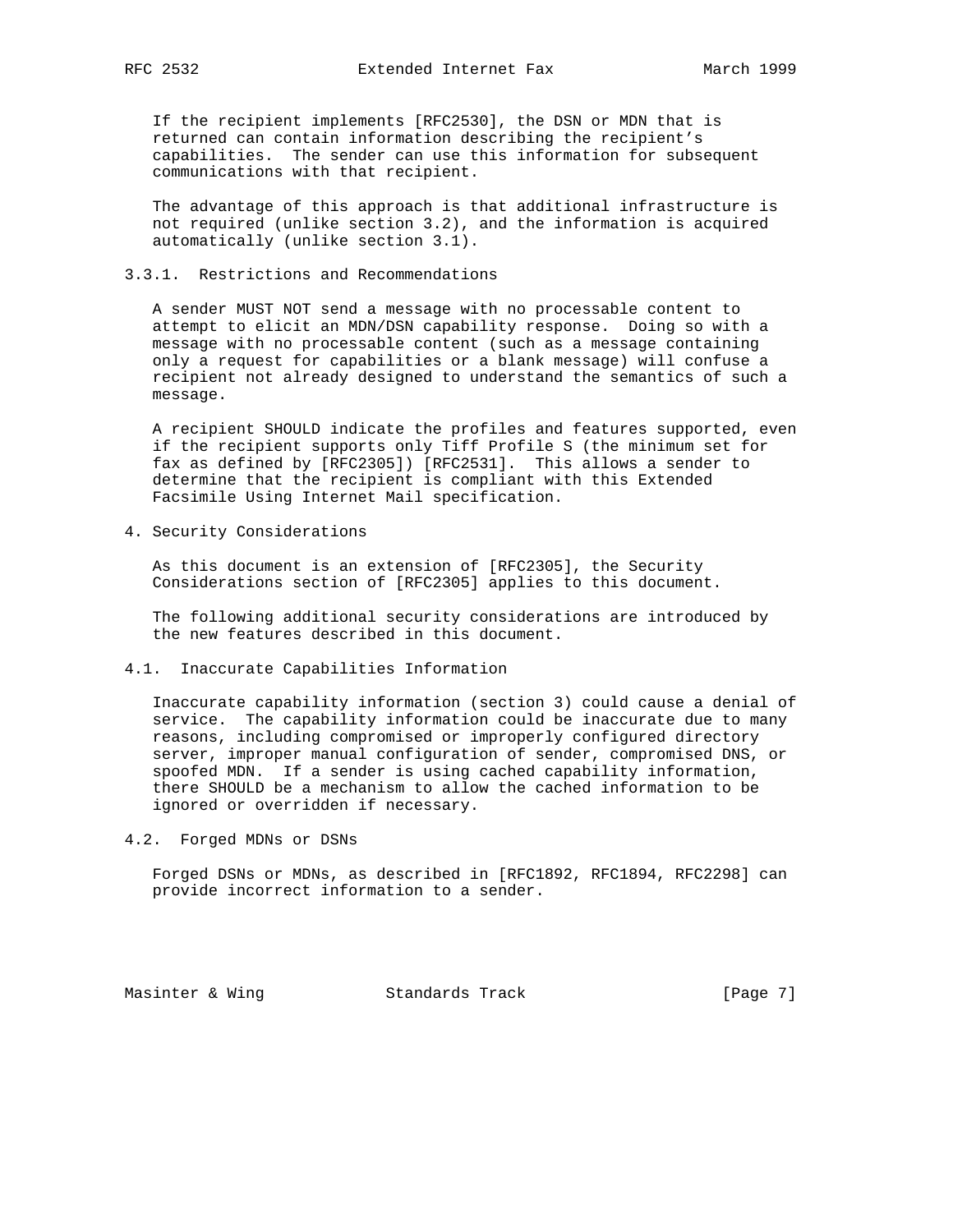#### 5. Implementation Notes

This section contains notes to implementors.

5.1. Submit Mailer Does Not Support DSN

 In some installations the generally available submit server may not support DSNs. In such circumstances, it may be useful for the sender to implement [RFC974] mail routing as well as additional submission server functions [RFC2476] so that the installation is not constrained by limitations of the incumbent submission server.

5.2. Recipient Recommendations

 To provide a high degree of reliability, it is desirable for the sender to know that a recipient could not process a message. The inability to successfully process a message may be detectable by the recipient's MTA or MUA.

 If the recipient's MTA determines the message cannot be processed, the recipient's MTA is strongly encouraged to reject the message with a [RFC1893] status code of 5.6.1. This status code may be returned in response to the end-of-mail-data indicator if the MTA supports reporting of enhanced error codes [RFC2034], or after message reception by generating a delivery failure DSN ("bounce").

 Note: Providing this functionality in the MTA, via either of the two mechanisms described above, is superior to providing the function using MDNs because MDNs must generally be requested by the sender (and the request may, at any time, be ignored by the receiver). Message rejection performed by the MTA can always occur without the sender requesting such behavior and without the receiver circumventing the behavior.

 If the message contains an MDN request and the recipient's MUA determines the message cannot be processed, the recipient's MUA is strongly encouraged to repond to an MDN request and indicate that processing failed with the disposition-type "processed" or "displayed" and disposition-modifier "error" or "warning" [RFC2298].

6. Acknowledgements

 The authors would like to acknowledge the members of the IETF Internet Fax working group, and especially the following contributors who provided assistance and input during the development of this document:

Masinter & Wing Standards Track [Page 8]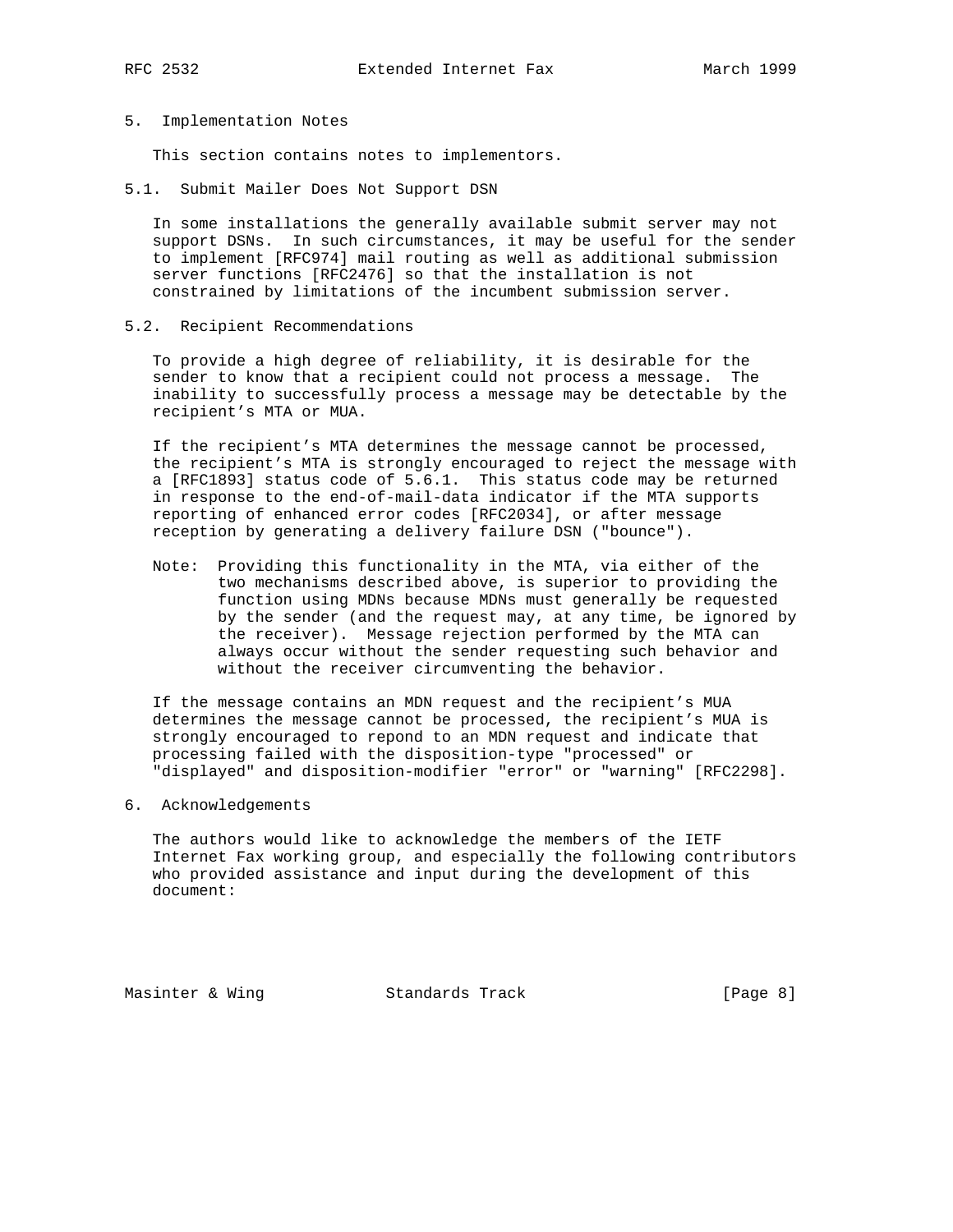Vivian Cancio, Richard Coles, David Crocker, Ned Freed, Graham Klyne, MAEDA Toru, Geoff Marshall, Lloyd McIntyre, Keith Moore, George Pajari, James Rafferty, Mike Ruhl, Richard Shockey, Brian Stafford, and Greg Vaudreuil.

- 7. References
	- [RFC2533] Klyne, G., "A Syntax for Describing Media Feature Sets", RFC 2533, March 1999.
	- [RFC2531] McIntyre, L. and G. Klyne, "Content Feature Schema for Internet Fax", RFC 2531, March 1999.
	- [RFC2530] Wing, D., "Indicating Supported Media Features Using Extensions to DSN and MDN", RFC 2530, March 1999.
	- [RFC1891] Moore, K. "SMTP Service Extensions for Delivery Status Notifications", RFC 1891, January 1996.
	- [RFC1893] Vaudreuil, G., "Enhanced Mail System Status Codes", RFC 1893, January 1996.
	- [RFC1894] Moore, K. and G. Vaudreuil, "An Extensible Message Format for Delivery Status Notifications", RFC 1894, January 1996.
	- [RFC2034] Freed, N, "SMTP Service Extension for Returning Enhanced Error Codes", RFC 2034, October 1996.
	- [RFC2119] Bradner, S., "Key words for use in RFCs to Indicate Requirement Levels", BCP 14, RFC 2119, March 1997.
	- [RFC2298] Fajman, R., "An Extensible Message Format for Message Disposition Notifications", RFC 2298, March 1998.
	- [RFC2301] McIntyre, L., Zilles, S., Buckley, R., Venable, D., Parsons, G. and J. Rafferty, "File Format for Internet Fax", RFC 2301, March 1998.
	- [RFC2305] Toyoda, K., Ohno, H., Murai, J. and D. Wing, "A Simple Mode of Facsimile Using Internet Mail", RFC 2305, March 1998.
	- [RFC974] Partridge. C., "Mail routing and the domain system", STD 14, RFC 974, January 1986.
	- [RFC2476] Gellens, R. and J. Klensin, "Message Submission", RFC 2476, December 1998.

Masinter & Wing Standards Track [Page 9]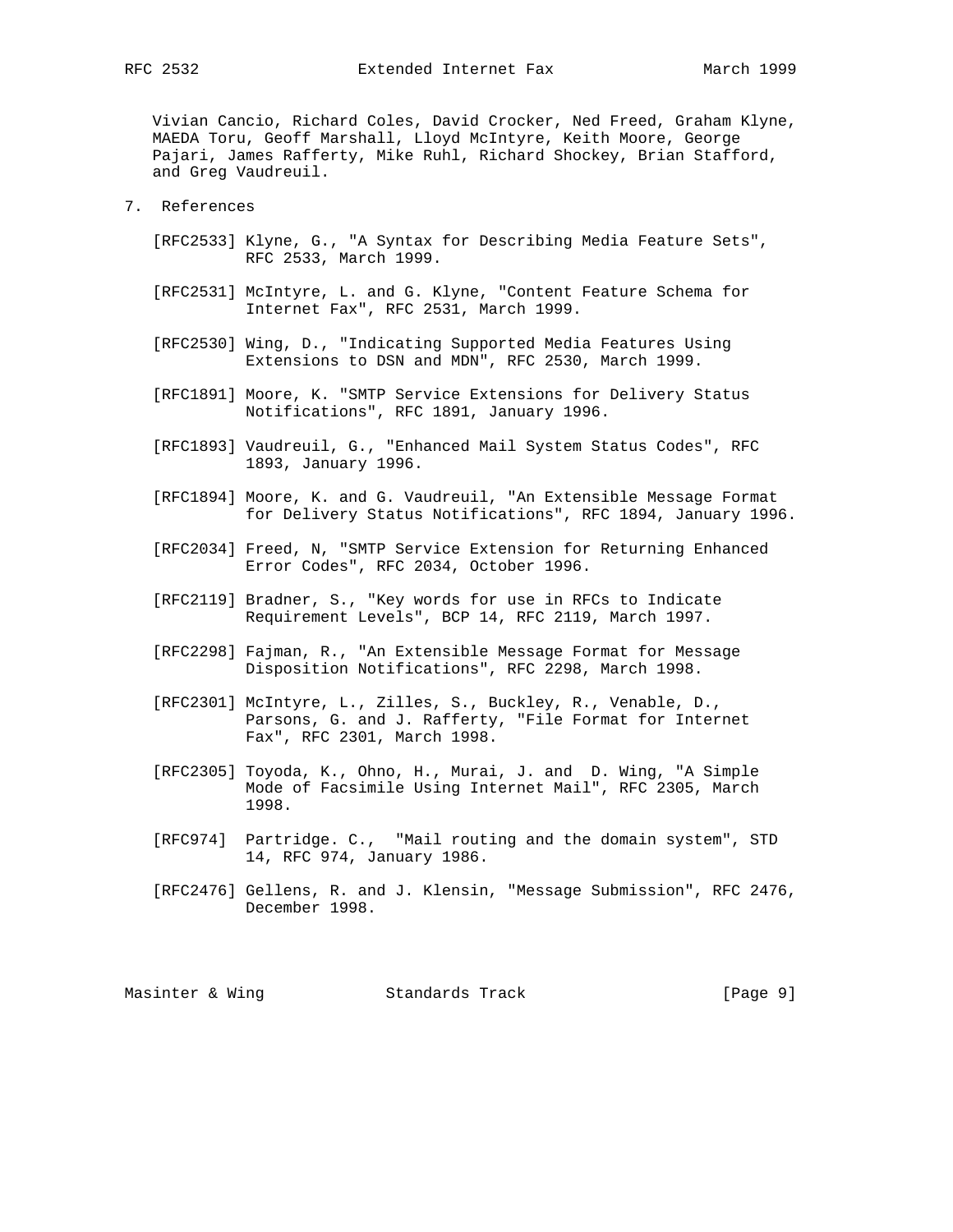- [RFC2542] Masinter, L., "Terminology and Goals for Internet Fax", RFC 2542, March 1999.
- [T.30] "Procedures for Document Facsimile Transmission in the General Switched Telephone Network", ITU-T (CCITT), Recommendation T.30, July, 1996.
- [RFC1939] Myers, J. and M. Rose, "Post Office Protocol Version 3", STD 53, RFC 1939, May 1996.
- [RFC2060] Crispin, M., "Internet Message Access Protocol Version 4Rev1", RFC 2060, December 1996.

Masinter & Wing Standards Track [Page 10]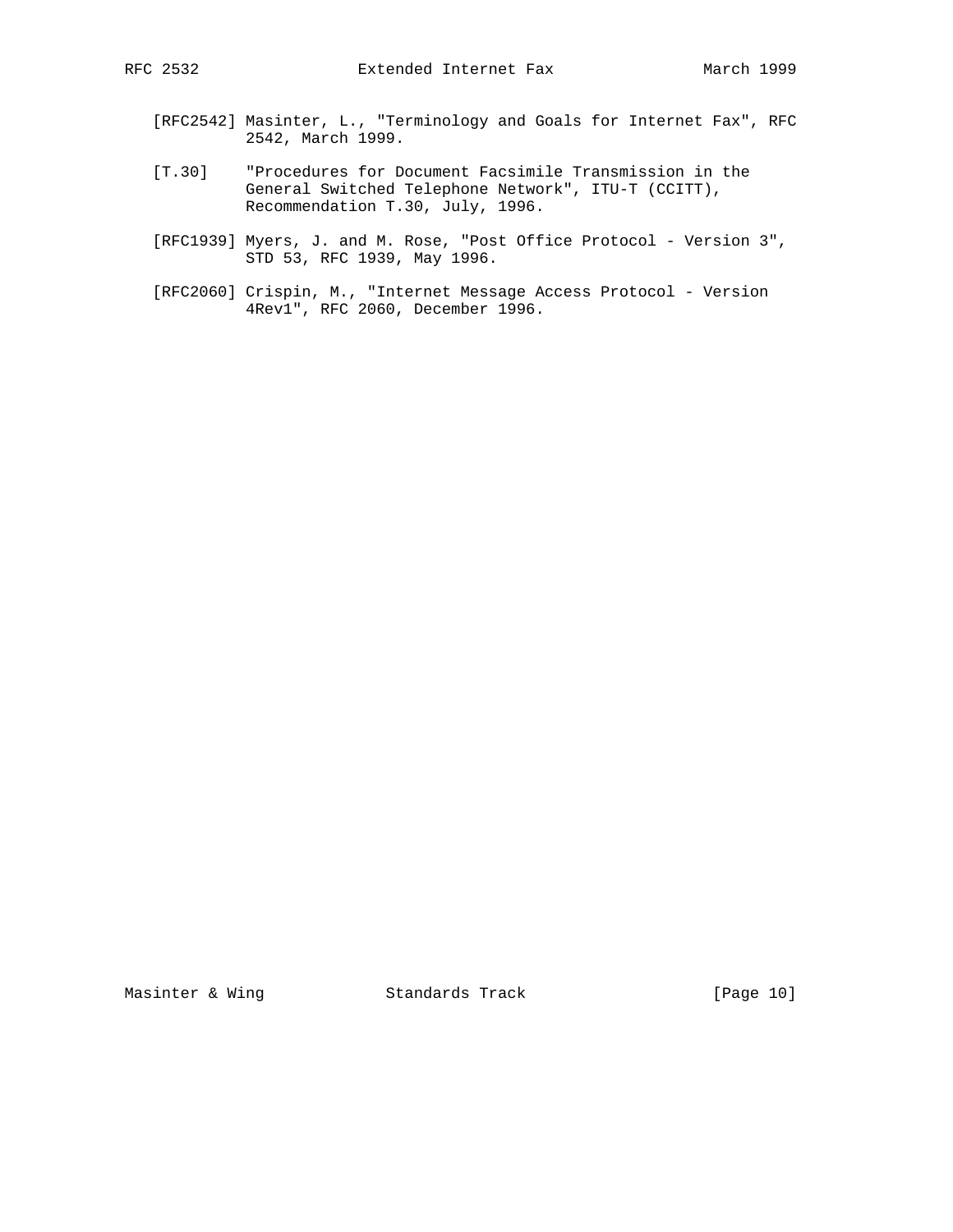8. Authors' Addresses

 Larry Masinter Xerox Palo Alto Research Center 3333 Coyote Hill Road Palo Alto, CA 94304 USA

 Fax: +1 650 812 4333 EMail: masinter@parc.xerox.com

 Dan Wing Cisco Systems, Inc. 101 Cooper Street Santa Cruz, CA 95060 USA

 Phone: +1 831 457 5200 Fax: +1 831 457 5208 EMail: dwing@cisco.com

Masinter & Wing **Standards Track** [Page 11]